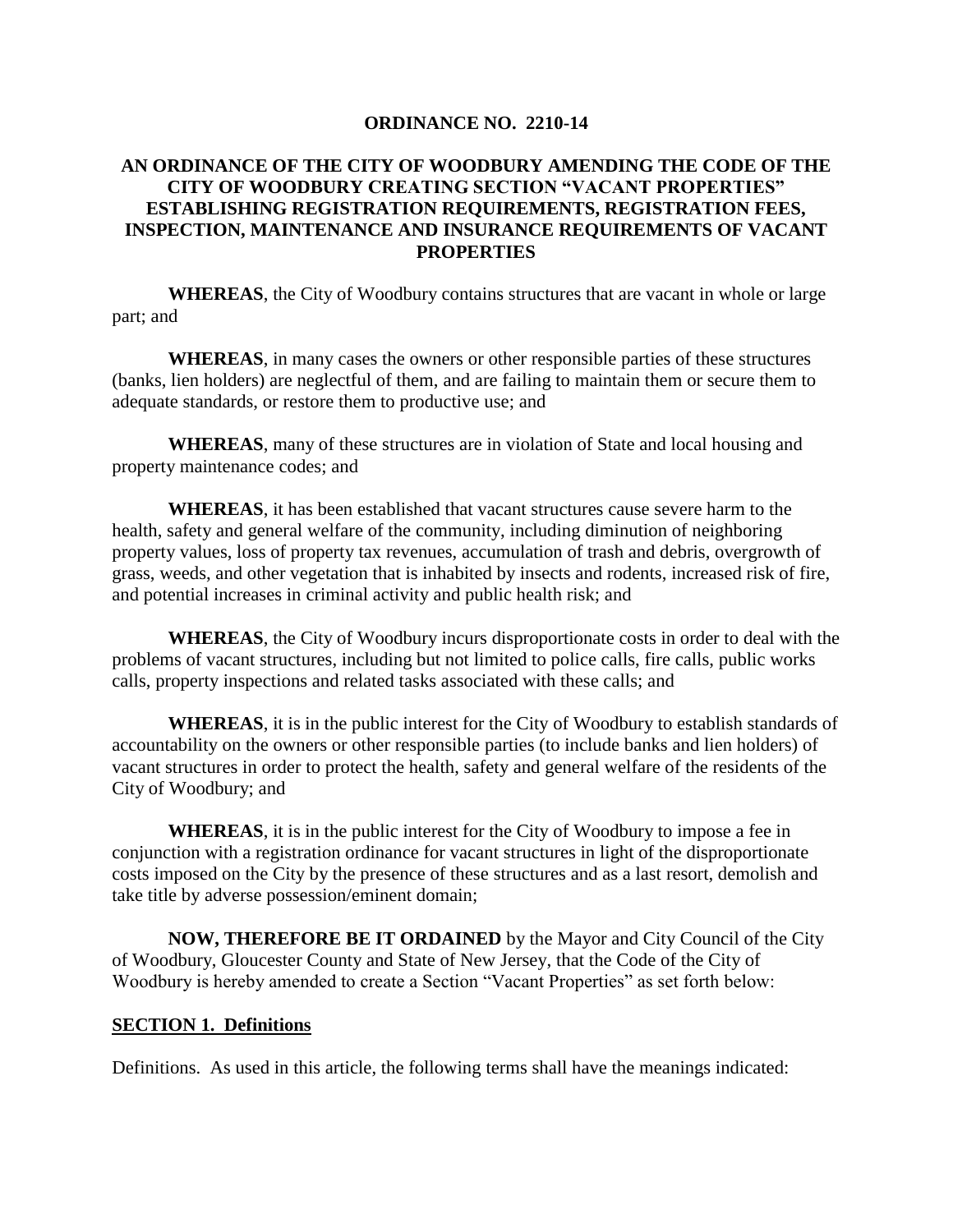**OWNER** - shall include the title holder, any agent of the title holder having authority to act with respect to a vacant property, any foreclosing entity that has filed a notice with the municipal clerk pursuant to the provisions of C.46:10B-51 (P.L.2008, c.127, Sec.17 as amended by P.L.2009, c.296), or any other entity determined by the City of Woodbury to have authority to act with respect to the property.

# **PUBLIC AUTHORITY/OFFICER** – As stated in 65-1 under Chapter 65 Unfit Buildings

**VACANT PROPERTY** - shall mean any building or structure which is not legally occupied or at which all lawful business or construction operations or renovation work or occupancy have substantially ceased, and which is in such condition that it cannot legally be re-occupied without repair or rehabilitation, including but not limited to any property meeting the definition of abandoned property in N.J.S.A.55:19-80; provided, however, that any property where all building systems are in working order, where the building and grounds are maintained in good order, or where the building is in a habitable condition, and where the building is being actively marketed by its owner for sale or rental, shall not be deemed a vacant property for purposes of this ordinance.

**ABANDONED PROPERTY** – pursuant to N.J.S.A. 55:19-81 is defined as follows:

Any property that has not been legally occupied for a period of six months and which meets any one of the following additional criteria may be deemed to be abandoned property upon a determination by the public officer that:

- a. The property is in need of rehabilitation in the reasonable judgment of the public officer, and no rehabilitation has taken place during that six-month period;
- b. Construction was initiated on the property and was discontinued prior to completion, leaving the building unsuitable for occupancy, and no construction has taken place for at least six months as of the date of a determination by the public officer pursuant to this section;
- c. At least one installment of property tax remains unpaid and delinquent on that property in accordance with chapter 4 of title 54 of the Revised Statutes of the date of the determination by the public officer pursuant to this section; or
- d. The property has been determined to be a nuisance by the public officer in accordance with section 5 of P.L.2003, c. 210 (C.55:19-82). A property which contains both residential and non-residential space may be considered abandoned pursuant to P.L. 2003, c. 210 (C.55:19-78 et al.) so long as two-thirds or more of the total net square footage of the building was previously legally occupied as residential or commercial space and none of the residential or commercial space has been legally occupied for at least six months at the time of the determination of abandonment by the public officer and the property meets the criteria of either subsection a. or subsection d. of this section.

# **SECTION 2. Registration Requirements.**

The owner of any vacant property as defined herein shall:

- 1. Within 30 calendar days after the building becomes vacant property or
- 2. Within 30 calendar days after assuming ownership of the vacant property, whichever is later; or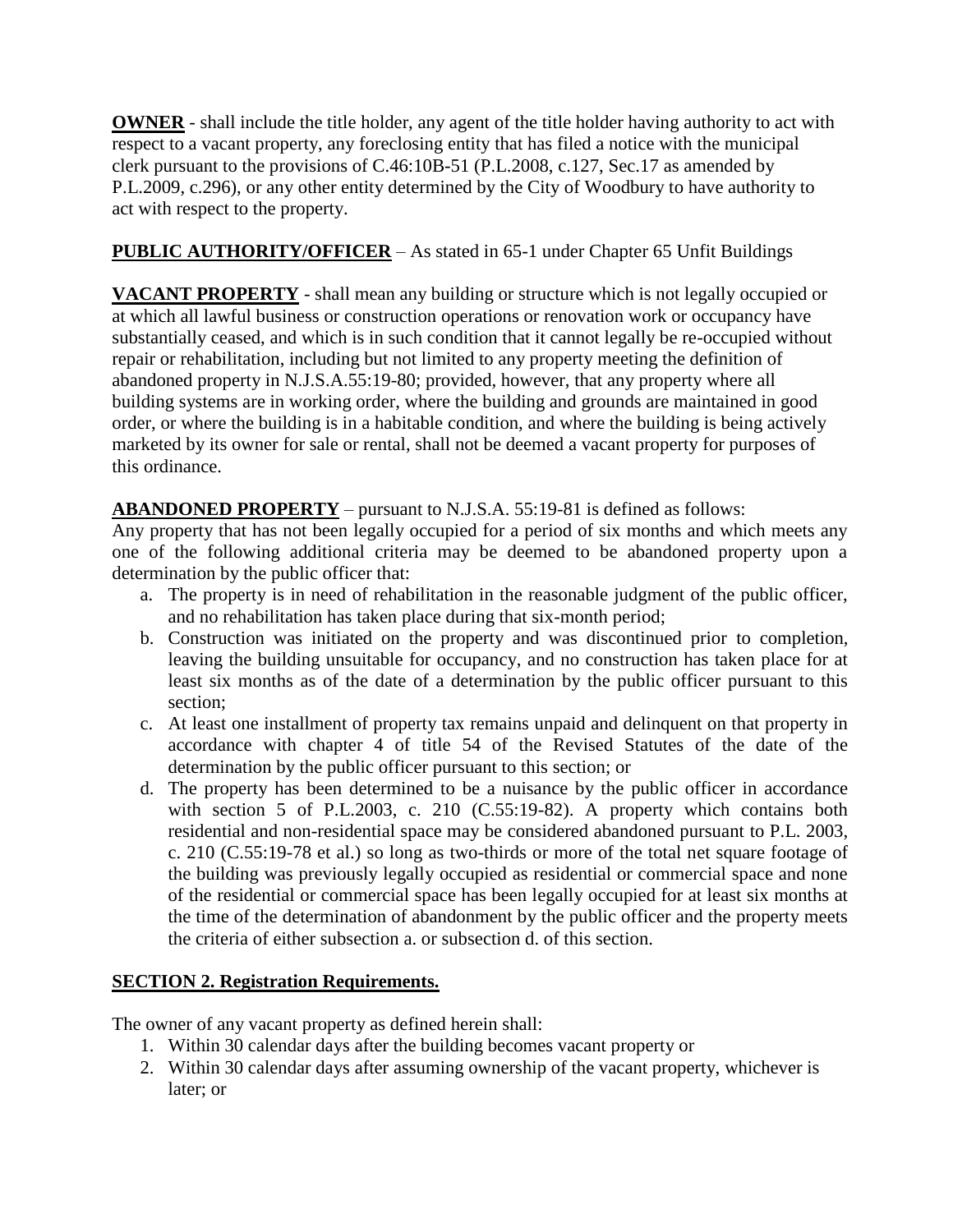- 3. Within 10 calendar days of receipt of notice by the municipality, file a registration statement for such vacant property with the Code Enforcement Office on forms provided by the City for such purposes. Failure to receive notice by the municipality shall not constitute grounds for failing to register the property.
	- a. Each property having a separate block and lot number as designated in official records of the municipality shall be registered separately.
	- b. The registration statement shall include the name, street address, telephone number, and e-mail address (if applicable) of a person 21 years of age or older, designated by the owner or owners as the authorized agent for receiving notices of code violations and for receiving process in any court proceeding or administrative enforcement proceeding on behalf of such owner or owners in connection with the enforcement of any applicable code; and the name, street address, telephone number, and e-mail address (if applicable) of the firm and the actual name(s) of the firms individual principal(s) responsible for maintaining the property. The individual or a representative of the firm responsible for maintaining the property shall be available by telephone or in person on a 24 hour per day, seven-day per week basis. The two entities may be the same or different persons. Both entities shown on the statement must maintain offices in the state of New Jersey or reside within the state of New Jersey.
	- c. The registration shall remain valid for one year from the date of registration in the amount prescribed in SECTION 8 for each vacant property registered.
	- d. If registration is not paid within six (6) months of notification, a lien will be placed on the property for the amount prescribed in SECTION 8 and will double if not paid by the end of the year.
	- e. The owner shall notify the Code Enforcement Office within 30 calendar days of any change in the registration information by filing an amended registration statement on a form provided by the City for such purpose.
	- f. The registration statement shall be deemed prima facie proof of the statements therein contained in any administrative enforcement proceeding or court proceeding instituted by the City against the owner or owners of the building.
	- g. The owner shall maintain insurance in accordance with §265-28(e).
	- h. The registration statement may include any additional information that the Public Officer may reasonably require.
	- i. If after one year, there is no progress taken to address the code violations at the vacant property, taxes are unpaid for an entire year and the water and sewer charges are also delinquent for one year, the City will start condemnation proceedings to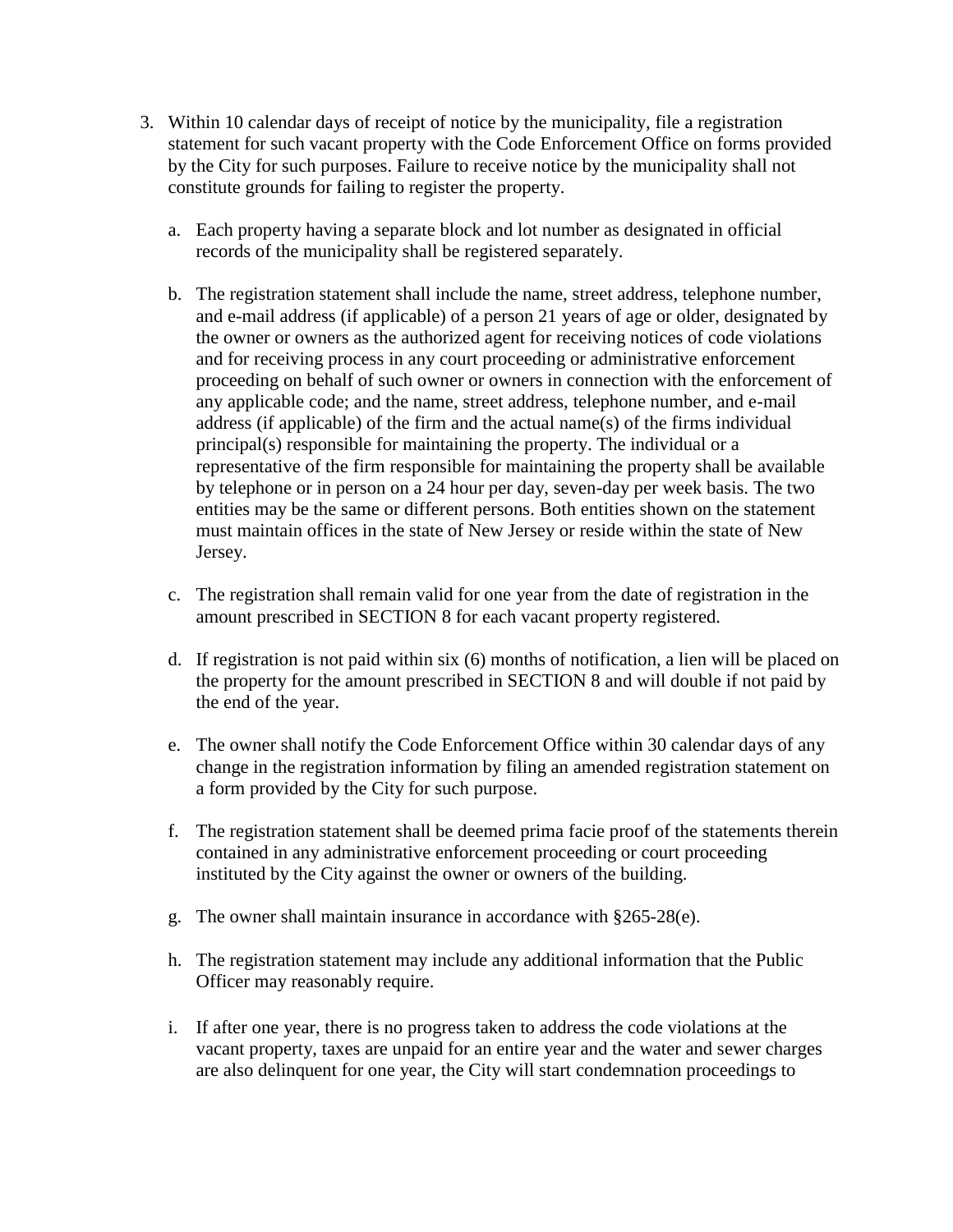either demolish the structure and or take title to the property to satisfy the City's losses.

### **SECTION 3. Restoration of Vacant Property.**

Any owner of vacant property who plans to restore the property to productive use and occupancy during the twelve month period following the date of the initial registration of the property shall file a sufficiently detailed statement of the owner's plans for restoration of the property with the registration statement along with a timeline schedule. Any owner who within the initial registration period completes restoration of the property whereby the property no longer is defined as a vacant property may request a 50% refund of the vacant property registration fee from the Code Enforcement Office upon presentation of a Certificate of Occupancy who shall forward the request to the Public Officer for approval.

## **SECTION 4. Access to Vacant Properties.**

The owner of any vacant property registered under this Article shall provide access to the City to conduct exterior and interior inspections of the building to determine compliance with municipal codes, upon reasonable notice to the property owner or the designated agent. Such inspections shall be carried out on weekdays during the hours of 9:00am and 4:00pm, or such other time as may be mutually agreed upon between the owner and the City.

#### **SECTION 5. Responsible owner or agent.**

- a. An owner who meets the requirements of this Article with respect to the location of his or her residence or workplace in the State of New Jersey may designate him or herself as agent or as the individual responsible for maintaining the property.
- b. By designating an authorized agent under the provisions of this section the owner consents to receive any and all notices of code violations concerning the registered vacant property and all process in any court proceeding or administrative enforcement proceeding brought to enforce code provisions concerning the registered building by service of the notice or process on the authorized agent. Any owner who has designated an authorized agent under the provisions of this section shall be deemed to consent to the continuation of the agent's designation for the purposes of this section until the owner notifies the City of Woodbury in writing of a change of authorized agent or until the owner files a new annual registration statement.
- c. Any owner who fails to register a vacant property under the provisions of this Article shall further be deemed to consent to receive, by posting on the building, in plain view, and by service notice at the last known address of the owner of the property on record with the City of Woodbury by regular and certified mail, any and all notices of code violations and all process in an administrative proceeding brought to enforce code provisions concerning the building and subject to the provisions stated in SECTION 2i.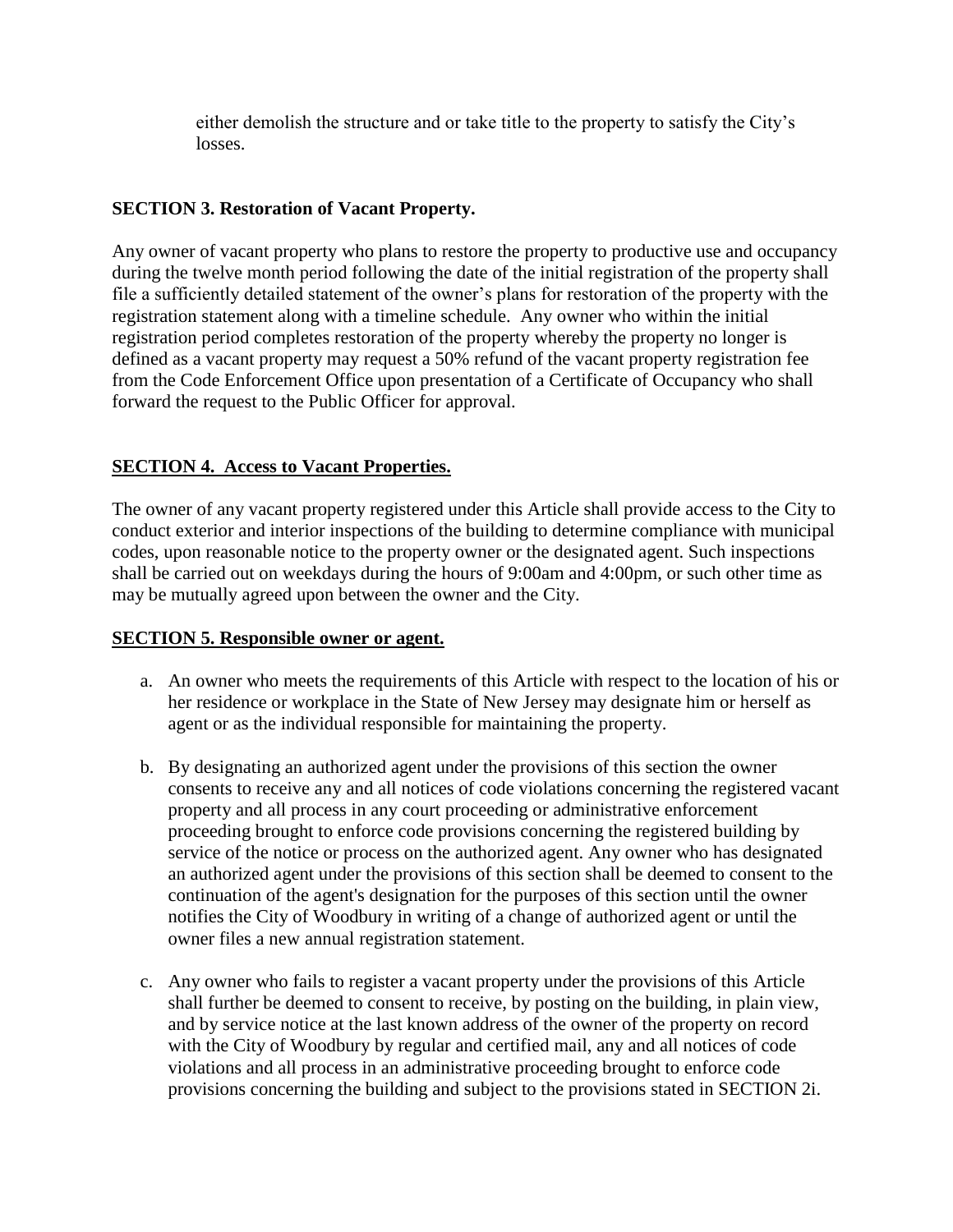### **SECTION 6. Vacant Property Owner Requirements.**

The owner of any structure that has become vacant property, and any person responsible for maintaining any such building that has become vacant shall, within 30 calendar days of the structure becoming vacant or within 30 calendar days of the owner taking title to the property, do the following:

- a. Board and secure the structure and all unattached accessory structures, garages or similar structures as provided for in the applicable codes of the City of Woodbury or as set forth in rules and regulations promulgated by the Construction Code Official.
- b. Ensure that the exterior grounds of the structure, including yards, fences, sidewalks, walkways, right-of-ways, alleys, retaining walls, attached or unattached accessory structures and driveways, are well-maintained and free from trash, debris, loose litter, and grass and weed overgrowth
- c. Post a sign affixed and protected from the elements, to the structure indicating the name, address and telephone number of the owner and the owner's authorized agent for the purpose of service of process, and the name, address and telephone number of the entity responsible for maintenance of the property, which may be the same as the owner or authorized agent. The sign shall include the words "No Trespassing" and "to report problems with this building, call…", shall be of sufficient size and shall be placed in a location where it is clearly visible from the nearest public street or sidewalk, whichever is nearer. The sign shall meet the requirements pursuant to §370-65 Signs.
- d. Continue to maintain the structure in a secure and closed condition, keep the grounds in a clean and well-maintained condition, and ensure that the sign is visible and intact until the building is again occupied, demolished, or until repair and/or rehabilitation of the building is complete.
- e. The owner of any vacant property shall acquire and otherwise maintain liability insurance, in an amount of not less than \$300,000.00 for buildings designed primarily for residential use, and not less than \$1,000,000.00 for any other building, including, but not limited to, buildings designed for manufacturing, industrial, storage or commercial uses, covering any damage to any person or any property caused by any physical condition of or in the building or property subject to the provisions of the ordinance. Said insurance shall provide a rider for payment of all demolition costs should the vacant building become abandoned and require the City of Woodbury to demolish the building. Any insurance policy acquired or renewed after the building has become vacant shall provide for written notice to the City of Woodbury Public Officer within 30 calendar days of any lapse, cancellation or change in coverage. The owner shall attach evidence of the insurance to the owner's registration statement. Any registration statement submitted that does not include such evidence shall be deemed to be an invalid registration. Insurance must name City of Woodbury as party or payee for demolition costs should the City deem demolition is required.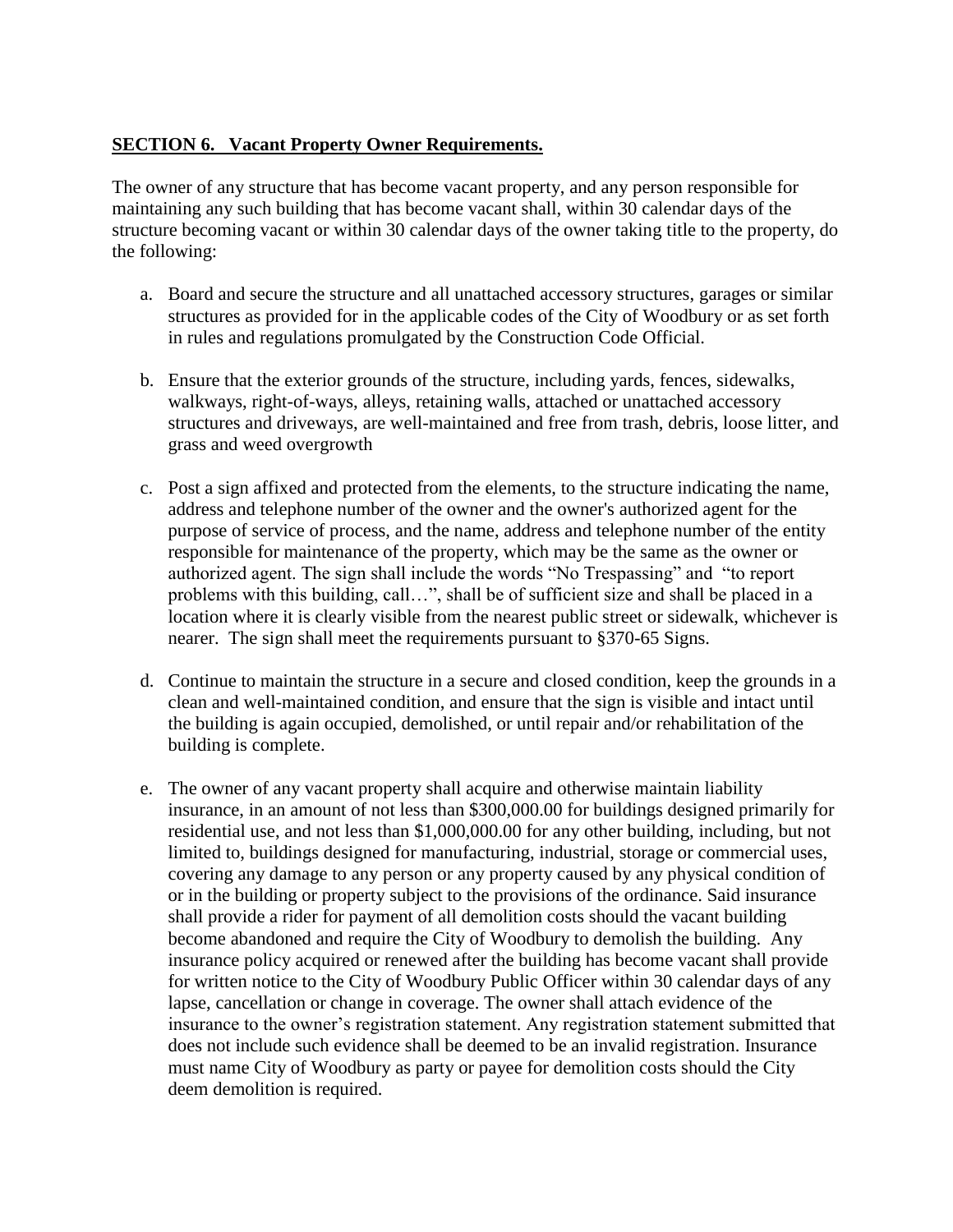# **SECTION 7. Public Officer Issued Rules and Regulations**

The Public Officer may issue rules and regulations for the administration of the provisions of this ordinance. Such administratively promulgated rules and regulations shall be in writing and shall be provided to the owners of properties registered under this Article or their designated agents within 30 calendar days of their effective date.

## **SECTION 8. Fees.**

The registration for each building shall be as follows:

- Initial registration: \$1000.
- If not paid within six (6) months of notification by the City of Woodbury the registration payment will double to \$2000.

## **SECTION 9. Violations.**

- a. Any person who violates any provision of this Article or of the rules and regulations issued hereunder shall be fined not less than \$500.00 and not more than \$1,000.00 for each offense. Every day that a violation continues shall constitute a separate and distinct offense. Fines assessed under this chapter shall be recoverable from the owner and shall be a lien on the property.
- b. For purposes of this section, failure to file a registration statement within 30 calendar days after a building becomes vacant property or within 30 calendar days after assuming ownership of a vacant property, whichever is later; or within 10 calendar days of receipt of notice by the municipality, and failure to provide correct information on the registration statement, failure to comply with the provisions of Sections 2, 4 and 6 of this Chapter, or such provisions contained herein shall be deemed to be violations of this ordinance.

## **SECTION 10. Severability**

Should any section, paragraph, sentence, clause or phrase of this ordinance be declared unconstitutional or invalid for any reason, the remaining portions of this ordinance shall not be affected thereby and shall remain in full force and effect, and to that end the provisions of this ordinance are hereby declared to be severable.

## **SECTION 11. Repealer**

All ordinances or parts of ordinances inconsistent with the provisions of this ordinance are hereby repealed. This ordinance shall take effect upon its final passage and publication according to law.

## **SECTION 12. Effective Date**

This Ordinance shall be in full force and effective from and after its adoption and any publication as may be required by law.